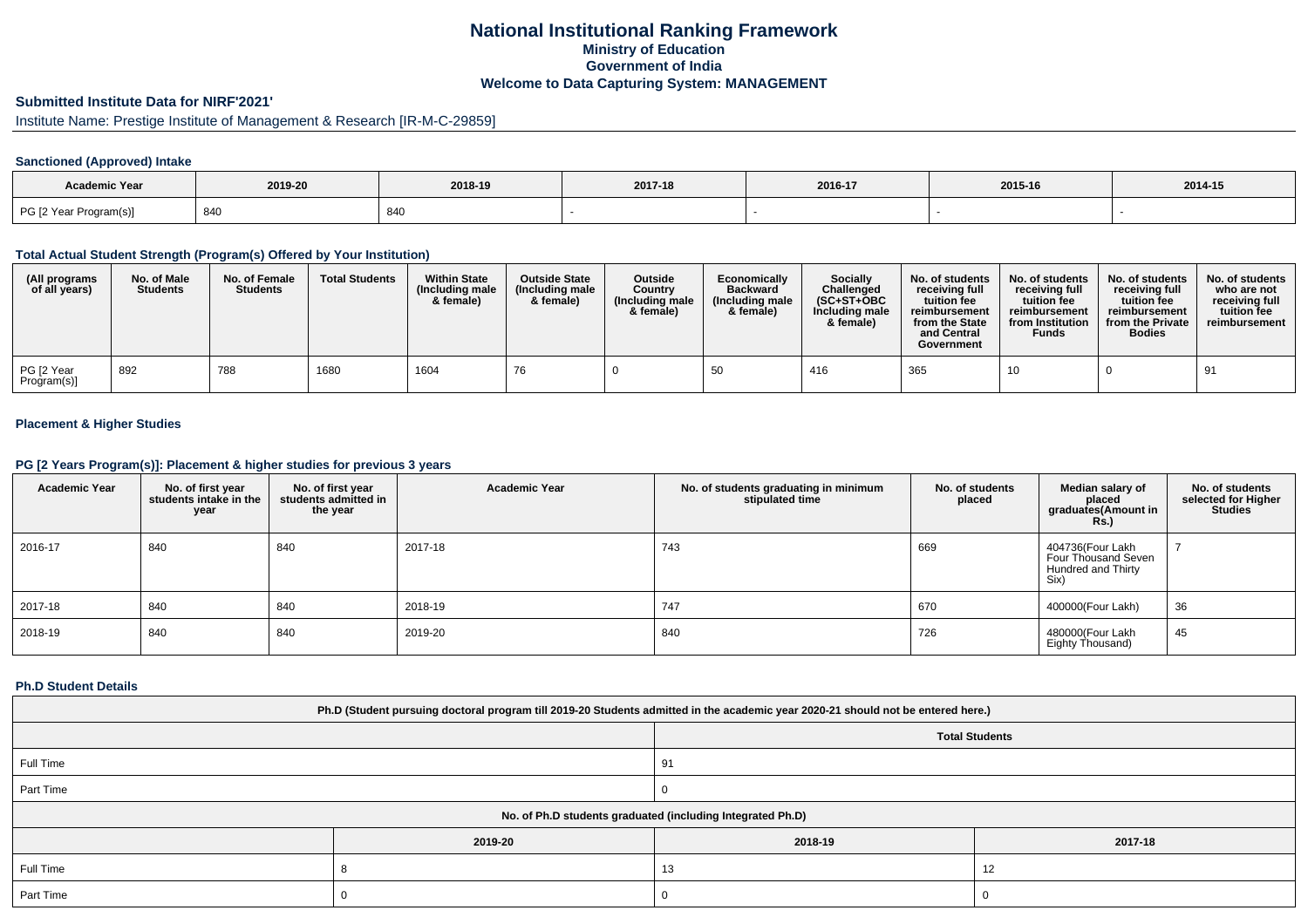### **Financial Resources: Utilised Amount for the Capital expenditure for previous 3 years**

| <b>Academic Year</b>                                                                                                                                                           | 2019-20                                                                            | 2018-19                                                                            | 2017-18                                                                     |  |  |  |  |  |  |
|--------------------------------------------------------------------------------------------------------------------------------------------------------------------------------|------------------------------------------------------------------------------------|------------------------------------------------------------------------------------|-----------------------------------------------------------------------------|--|--|--|--|--|--|
|                                                                                                                                                                                | <b>Utilised Amount</b>                                                             | <b>Utilised Amount</b>                                                             | <b>Utilised Amount</b>                                                      |  |  |  |  |  |  |
| Annual Capital Expenditure on Academic Activities and Resources (excluding expenditure on buildings)                                                                           |                                                                                    |                                                                                    |                                                                             |  |  |  |  |  |  |
| Library (Books, Journals and e-Resources only)                                                                                                                                 | 4911880 (Forty Nine Lakhs Eleven Thousand Eight Hundred<br>and Eighty)             | 4231129 (Forty Two Lakhs Thirty One Thousand One Hundred<br>and Twenty Nine)       | 2755850 (Twenty Seven Lakh Fifty Five Thousand Eight)<br>Hundred and Fifty) |  |  |  |  |  |  |
| Expenditure on setting up/upgradation of laboratory                                                                                                                            | 9361139 (Ninety Three Lakh SIxty One Thousand One<br>Hundred and Thirty Nine Only) | 7388326 (Seventy Three Lakh Eighty Eight Thousand Three<br>Hundred and Twenty Six) | 6480868 (Sixty Four Lakh Eighty Thousand Eight Hundred and<br>Sixty Eight)  |  |  |  |  |  |  |
| Other expenditure on creation of Capital Assets (For setting up<br>classrooms, seminar hall, conference hall, library excluding<br>expenditure on Land , Building, Roads etc.) | 9470105 (Ninety Four Lakh Seventy Thousand One Hundred<br>and Five)                | 7571582 (Seventy Five Lakh Seventy One Thousand Five<br>Hundred and Eighty Two)    | 6165199 (Sixty One Lakh Sixty Five Thousand One Hundred<br>and Ninety Nine) |  |  |  |  |  |  |

## **Financial Resources: Utilised Amount for the Operational expenditure for previous 3 years**

| <b>Academic Year</b>                                                                                                              | 2019-20                                                                                  | 2018-19                                                   | 2017-18                                                  |  |  |  |  |  |  |
|-----------------------------------------------------------------------------------------------------------------------------------|------------------------------------------------------------------------------------------|-----------------------------------------------------------|----------------------------------------------------------|--|--|--|--|--|--|
|                                                                                                                                   | <b>Utilised Amount</b>                                                                   | <b>Utilised Amount</b>                                    | <b>Utilised Amount</b>                                   |  |  |  |  |  |  |
|                                                                                                                                   | <b>Annual Operational Expenditure</b>                                                    |                                                           |                                                          |  |  |  |  |  |  |
| Salaries (Teaching and Non Teaching staff)                                                                                        | 106330602 (Ten Crore Sixty Three Lakh Thirty Thousand Six                                | 929687919 (Nine Crore Twenty Six Lakhs Eighty Seven       | 78140026 (Seven Crore Eighty One Lakh Forty Thousand and |  |  |  |  |  |  |
|                                                                                                                                   | Hundred and Two only)                                                                    | Thousand Nine Hundred and Nineteen)                       | Twenty Six)                                              |  |  |  |  |  |  |
| Maintenance of Academic Infrastructure or consumables and                                                                         | 80549397 (Eight Crore Five Lakh Forty Nine Thousand Three<br>  Hundred and Ninety Seven) | 67699914 (Six Crore Seventy Six Lakh Ninety Nine Thousand | 60107629 (Six Crore One Lakh Seven Thousand Six Hundred  |  |  |  |  |  |  |
| other running expenditures(excluding maintenance of hostels<br>and allied services, rent of the building, depreciation cost, etc) |                                                                                          | Nine Hundred and Forteen)                                 | and Thirty Nine)                                         |  |  |  |  |  |  |
| Seminars/Conferences/Workshops                                                                                                    | 13831254 (One Crore Thirty Eight Lakh Thirty One Thousand                                | 10236446 (One Crore Two Lakh Thirty Six Thousand Four     | 7302188 (Seventy Three Lakh Two Thousand One Hundred     |  |  |  |  |  |  |
|                                                                                                                                   | Two Hundred and Fifty Four)                                                              | Hundred and Forty Six)                                    | and Eighty Eight                                         |  |  |  |  |  |  |

# **Sponsored Research Details**

| <b>Financial Year</b>                    | 2019-20                              | 2018-19                                                              | 2017-18          |
|------------------------------------------|--------------------------------------|----------------------------------------------------------------------|------------------|
| Total no. of Sponsored Projects          | 16                                   | 10                                                                   |                  |
| Total no. of Funding Agencies            | 16                                   | 10                                                                   |                  |
| Total Amount Received (Amount in Rupees) | 6458000                              | 3287224                                                              | 2500000          |
| Amount Received in Words                 | Sixty Four Lakh Fifty Eight Thousand | Thirty Two Lakh Eighty Seven Thousand Two Hundred and<br>Twenty Four | Twenty Five Lakh |

## **Consultancy Project Details**

| <b>Financial Year</b>                    | 2019-20                                                         | 2018-19                                                                | 2017-18                                             |
|------------------------------------------|-----------------------------------------------------------------|------------------------------------------------------------------------|-----------------------------------------------------|
| Total no. of Consultancy Projects        |                                                                 | 23                                                                     |                                                     |
| Total no. of Client Organizations        |                                                                 |                                                                        | 15                                                  |
| Total Amount Received (Amount in Rupees) | 3697950                                                         | 2594574                                                                | 1862110                                             |
| Amount Received in Words                 | Thirty Six Lakh Ninety Seven Thousand Nine Hundred and<br>Fifty | Twenty Five Lakh Ninety Four Thousand Five Hundred and<br>Seventy Four | Eighteen Lakh Sixty Two Thosand One Hundred and Ten |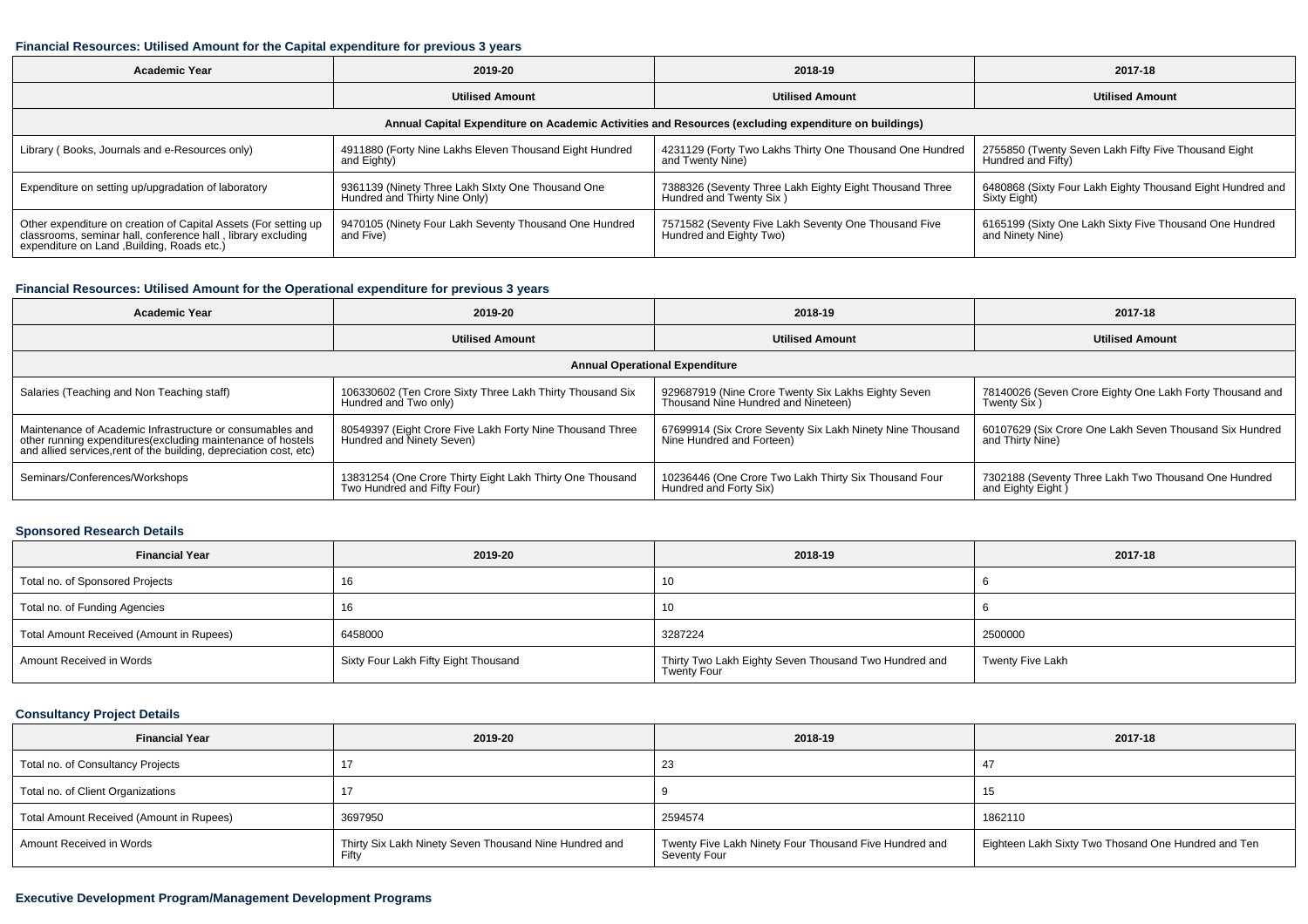| <b>Financial Year</b>                                                             | 2019-20                                      | 2018-19                                | 2017-18                                     |
|-----------------------------------------------------------------------------------|----------------------------------------------|----------------------------------------|---------------------------------------------|
| Total no. of Executive Development Programs/ Management<br>Development Programs   | 18                                           |                                        |                                             |
| Total no. of Participants                                                         | 757                                          | 991                                    | 111                                         |
| Total Annual Earnings (Amount in Rupees)(Excluding Lodging<br>& Boarding Charges) | 4920400                                      | 3758000                                | 6049500                                     |
| Total Annual Earnings in Words                                                    | Forty Nine Lakh Twenty Thousand Four Hundred | Thirty Seven Lakh Fifty Eight Thousand | Sixty Lakh Forty Nine Thousand Five Hundred |

## **PCS Facilities: Facilities of physically challenged students**

| 1. Do your institution buildings have Lifts/Ramps?                                                                                                        | Yes, more than 80% of the buildings |
|-----------------------------------------------------------------------------------------------------------------------------------------------------------|-------------------------------------|
| 2. Do your institution have provision for walking aids, includingwheelchairs and transportation from one building to another for<br>handicapped students? | Yes                                 |
| 3. Do your institution buildings have specially designed toilets for handicapped students?                                                                | Yes, more than 80% of the buildings |

## **Faculty Details**

| Srno            | <b>Name</b>                   | Age | Designation                                         | Gender | Qualification | Experience (In<br>Months) | <b>Is Associated</b><br><b>Last Year</b> | <b>Currently<br/>working with<br/>institution?</b> | <b>Joining Date</b> | <b>Leaving Date</b>      | <b>Association type</b> |
|-----------------|-------------------------------|-----|-----------------------------------------------------|--------|---------------|---------------------------|------------------------------------------|----------------------------------------------------|---------------------|--------------------------|-------------------------|
| $\overline{1}$  | Mamtani Deepesh               | 35  | Assistant<br>Professor                              | Male   | <b>MBA</b>    | 135                       | Yes                                      | Yes                                                | 15-12-2011          | $\sim$                   | Regular                 |
| $\overline{2}$  | Sharma<br>Dharmendra          | 34  | Assistant<br>Professor                              | Male   | <b>MBA</b>    | 103                       | Yes                                      | Yes                                                | 24-06-2011          | $\overline{\phantom{a}}$ | Regular                 |
| 3               | Makwana<br>Kushboo            | 36  | Assistant<br>Professor                              | Female | Ph.D          | 180                       | Yes                                      | Yes                                                | 05-04-2010          | $\overline{a}$           | Regular                 |
| $\overline{4}$  | Dr Ubeja Satnam<br>Kaur       | 42  | Assistant<br>Professor                              | Female | Ph.D          | 240                       | Yes                                      | Yes                                                | 15-12-2011          | --                       | Regular                 |
| $5\phantom{.0}$ | Dr Singhai<br>Manisha         | 47  | Associate<br>Professor                              | Female | Ph.D          | 265                       | Yes                                      | Yes                                                | 03-07-2003          | $\overline{\phantom{a}}$ | Regular                 |
| 6               | Kumar Ravi                    | 31  | Assistant<br>Professor                              | Male   | Ph.D          | 106                       | Yes                                      | Yes                                                | 01-07-2014          | $\overline{\phantom{a}}$ | Regular                 |
| $\overline{7}$  | Verma Sunil<br>Kumar          | 42  | Assistant<br>Professor                              | Male   | Ph.D          | 222                       | Yes                                      | Yes                                                | 01-12-2012          | $\overline{\phantom{a}}$ | Regular                 |
| 8               | Karnik Pranay                 | 37  | Assistant<br>Professor                              | Male   | <b>MBA</b>    | 190                       | Yes                                      | Yes                                                | 15-10-2013          | $\overline{\phantom{a}}$ | Regular                 |
| 9               | <b>Wagle Nivedita</b>         | 43  | Assistant<br>Professor                              | Female | <b>MBA</b>    | 276                       | Yes                                      | Yes                                                | 09-06-2014          | $\overline{\phantom{a}}$ | Regular                 |
| 10              | <b>Bhavsar Umesh</b><br>Kumar | 47  | Assistant<br>Professor                              | Male   | <b>MBA</b>    | 300                       | Yes                                      | Yes                                                | 01-09-2015          | $\overline{\phantom{a}}$ | Regular                 |
| 11              | Dr Sharma Raj<br>Kishor       | 59  | Professor                                           | Male   | Ph.D          | 444                       | Yes                                      | Yes                                                | 18-07-2008          | $\overline{\phantom{a}}$ | Regular                 |
| 12              | Sharma Shuchi                 | 42  | Assistant<br>Professor                              | Female | <b>MBA</b>    | 190                       | Yes                                      | Yes                                                | 14-07-2005          | --                       | Regular                 |
| 13              | Dr Phatak<br>Yogeshwari       | 50  | Dean / Principal /<br>Director / Vice<br>Chancellor | Female | Ph.D          | 336                       | Yes                                      | Yes                                                | 01-12-1994          | --                       | Regular                 |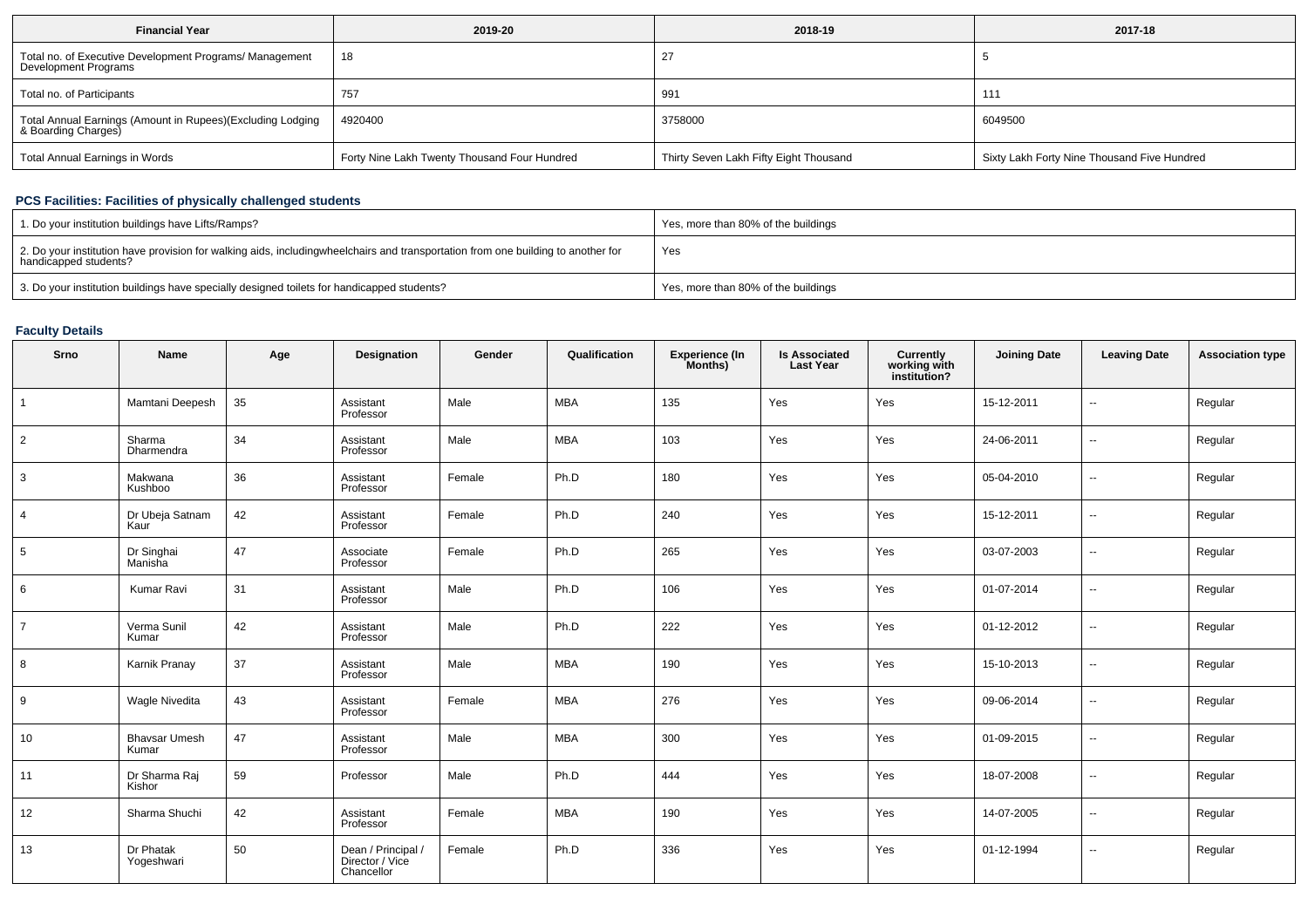| 14 | Dr Bansal Alok            | 44 | Professor              | Male   | Ph.D       | 253 | Yes | Yes | 01-07-2006 | $\overline{\phantom{a}}$ | Regular |
|----|---------------------------|----|------------------------|--------|------------|-----|-----|-----|------------|--------------------------|---------|
| 15 | Dr Hyde Anukool<br>Manish | 49 | Professor              | Male   | Ph.D       | 324 | Yes | Yes | 08-08-2007 | $\overline{\phantom{a}}$ | Regular |
| 16 | Dr Upadhyay Ajit          | 47 | Professor              | Male   | Ph.D       | 293 | Yes | Yes | 27-07-2007 | $\overline{\phantom{a}}$ | Regular |
| 17 | Dr Choudhary<br>Vipin     | 47 | Associate<br>Professor | Male   | Ph.D       | 246 | Yes | Yes | 01-07-2008 | $\overline{\phantom{a}}$ | Regular |
| 18 | Dr Tanted Nitin           | 39 | Professor              | Male   | Ph.D       | 228 | Yes | Yes | 27-07-2007 | $\overline{\phantom{a}}$ | Regular |
| 19 | Dr Jangalwa<br>Rajesh     | 51 | Associate<br>Professor | Male   | Ph.D       | 336 | Yes | Yes | 25-07-2006 | $\overline{\phantom{a}}$ | Regular |
| 20 | Dr Jaroliya<br>Deepak     | 40 | Associate<br>Professor | Male   | Ph.D       | 210 | Yes | Yes | 12-04-2004 | $\overline{\phantom{a}}$ | Regular |
| 21 | Dr Kushwaha<br>Tarun      | 47 | Associate<br>Professor | Male   | Ph.D       | 264 | Yes | Yes | 26-07-2011 | $\overline{\phantom{a}}$ | Regular |
| 22 | Dr Chowdhary<br>Rupal     | 41 | Associate<br>Professor | Female | Ph.D       | 168 | Yes | Yes | 14-07-2005 | $\overline{\phantom{a}}$ | Regular |
| 23 | Dr Keshari Pragya         | 43 | Associate<br>Professor | Female | Ph.D       | 233 | Yes | Yes | 23-07-2005 | $\overline{\phantom{a}}$ | Regular |
| 24 | Dr Jhawar Suyash          | 49 | Assistant<br>Professor | Male   | Ph.D       | 310 | Yes | Yes | 01-10-2004 | $\overline{\phantom{a}}$ | Regular |
| 25 | Dr Sharma<br>Bhavna       | 48 | Assistant<br>Professor | Female | Ph.D       | 306 | Yes | Yes | 01-01-2005 | $\overline{\phantom{a}}$ | Regular |
| 26 | Dr Patel Ranjana          | 40 | Associate<br>Professor | Female | Ph.D       | 210 | Yes | Yes | 04-06-2006 | $\overline{\phantom{a}}$ | Regular |
| 27 | Ansari Sarfaraz           | 34 | Assistant<br>Professor | Male   | Ph.D       | 142 | Yes | Yes | 05-03-2012 | $\overline{\phantom{a}}$ | Regular |
| 28 | Gangrade<br>Shailendra    | 48 | Assistant<br>Professor | Male   | Ph.D       | 294 | Yes | Yes | 09-11-2012 | $\overline{\phantom{a}}$ | Regular |
| 29 | Saxena Arun               | 40 | Assistant<br>Professor | Male   | <b>MBA</b> | 168 | Yes | Yes | 06-12-2012 | $\overline{\phantom{a}}$ | Regular |
| 30 | Mehta Umang               | 32 | Assistant<br>Professor | Male   | <b>MBA</b> | 130 | Yes | Yes | 21-10-2013 | $\overline{\phantom{a}}$ | Regular |
| 31 | Jain Prayatna             | 34 | Assistant<br>Professor | Male   | <b>MBA</b> | 132 | Yes | Yes | 07-07-2014 | $\overline{\phantom{a}}$ | Regular |
| 32 | Dr Uprety Minal           | 42 | Assistant<br>Professor | Female | Ph.D       | 165 | Yes | Yes | 10-06-2014 | $\overline{\phantom{a}}$ | Regular |
| 33 | Arpit Loya                | 39 | Assistant<br>Professor | Male   | Ph.D       | 181 | Yes | Yes | 15-10-2015 | $\overline{\phantom{a}}$ | Regular |
| 34 | Dr Arora<br>Swaranjeet    | 43 | Associate<br>Professor | Female | Ph.D       | 276 | Yes | Yes | 08-02-2008 | $\overline{\phantom{a}}$ | Regular |
| 35 | Dr Chouhan<br>Raksha      | 45 | Assistant<br>Professor | Female | Ph.D       | 258 | Yes | Yes | 30-06-2008 | $\overline{\phantom{a}}$ | Regular |
| 36 | Dr Agrawal<br>Kalpana     | 44 | Assistant<br>Professor | Female | Ph.D       | 216 | Yes | Yes | 09-07-2008 | $\overline{\phantom{a}}$ | Regular |
| 37 | Joshi Manish              | 50 | Assistant<br>Professor | Male   | Ph.D       | 322 | Yes | Yes | 08-07-2008 | ۰.                       | Regular |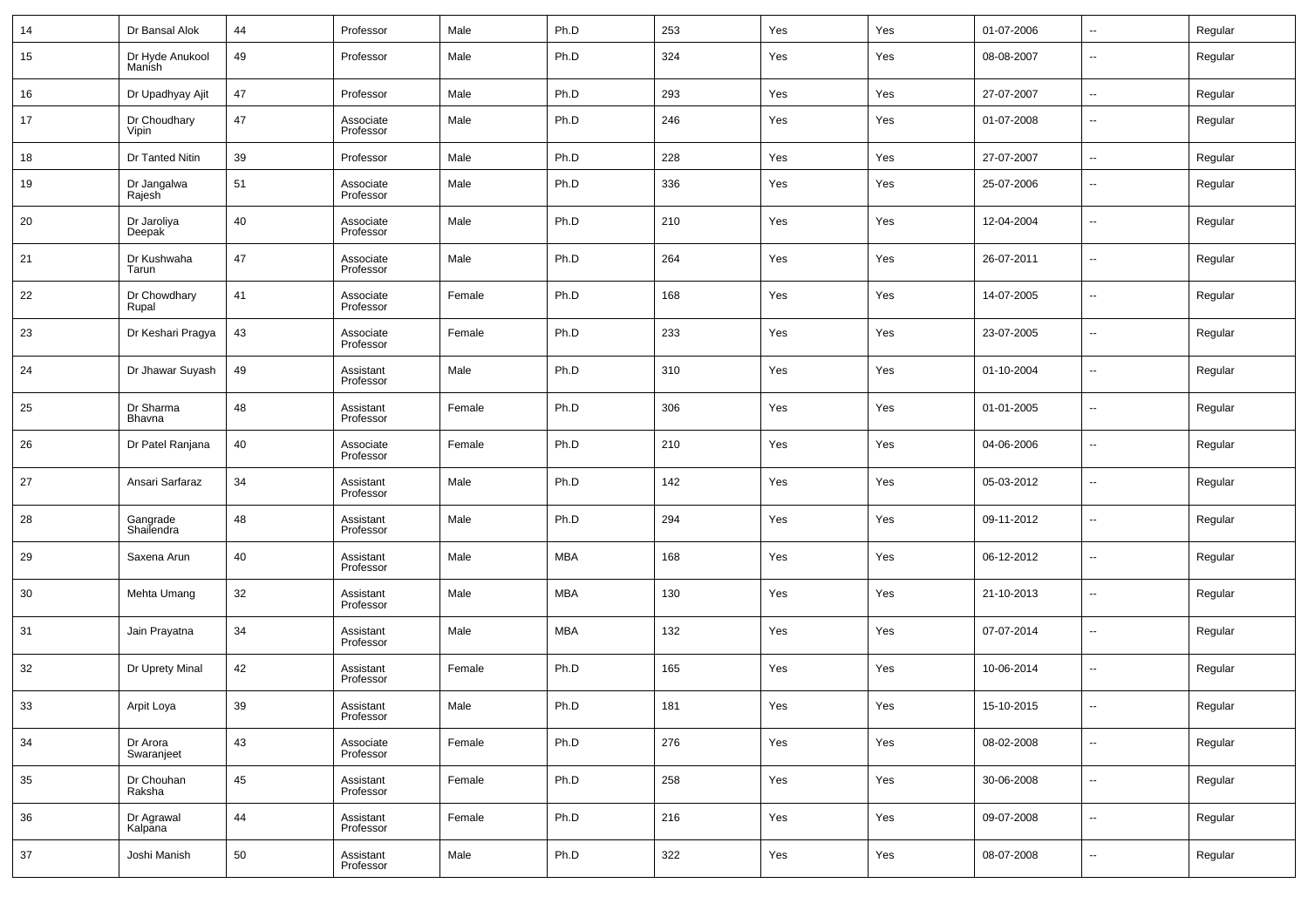| 38 | Matharu<br>SukhjeetKaur    | 48 | Assistant<br>Professor | Female | Ph.D       | 144 | Yes | Yes | 08-07-2008 | --     | Regular |
|----|----------------------------|----|------------------------|--------|------------|-----|-----|-----|------------|--------|---------|
| 39 | Mishra Vinod<br>Kumar      | 53 | Assistant<br>Professor | Male   | <b>MBA</b> | 382 | Yes | Yes | 16-07-2008 | --     | Regular |
| 40 | Thakur Raksha              | 43 | Assistant<br>Professor | Female | Ph.D       | 186 | Yes | Yes | 31-07-2008 | --     | Regular |
| 41 | Dr Joshi Nishant           | 39 | Associate<br>Professor | Male   | Ph.D       | 228 | Yes | Yes | 20-07-2009 | --     | Regular |
| 42 | Dr Dwivedi Punit<br>Kumar  | 35 | Assistant<br>Professor | Male   | Ph.D       | 112 | Yes | Yes | 13-06-2011 | --     | Regular |
| 43 | Syed Farhat Ali            | 42 | Assistant<br>Professor | Female | Ph.D       | 216 | Yes | Yes | 12-12-2011 | --     | Regular |
| 44 | Dr John Raju C             | 39 | Assistant<br>Professor | Male   | Ph.D       | 184 | Yes | Yes | 21-11-2011 | --     | Regular |
| 45 | Haryani Sharda             | 44 | Assistant<br>Professor | Female | Ph.D       | 198 | Yes | Yes | 12-07-2010 | --     | Regular |
| 46 | Dr Changle Ravi            | 35 | Assistant<br>Professor | Male   | Ph.D       | 150 | Yes | Yes | 06-12-2012 | --     | Regular |
| 47 | Pathak Anuradha            | 39 | Assistant<br>Professor | Female | MBA        | 178 | Yes | Yes | 19-12-2013 | --     | Regular |
| 48 | Dr Malukani Bharti         | 40 | Assistant<br>Professor | Female | Ph.D       | 180 | Yes | Yes | 15-07-2014 | --     | Regular |
| 49 | Dr Pachori<br>Schidanand   | 46 | Assistant<br>Professor | Male   | Ph.D       | 256 | Yes | Yes | 01-07-2014 | --     | Regular |
| 50 | Choudhary Arnav            | 33 | Assistant<br>Professor | Male   | Ph.D       | 124 | Yes | Yes | 01-07-2014 | --     | Regular |
| 51 | Sharma Nidhi               | 37 | Assistant<br>Professor | Female | Ph.D       | 126 | Yes | Yes | 07-07-2008 | --     | Regular |
| 52 | Malpani Ajay               | 39 | Assistant<br>Professor | Male   | Ph.D       | 211 | Yes | Yes | 04-09-2015 | --     | Regular |
| 53 | Vora Atul                  | 54 | Assistant<br>Professor | Male   | MBA        | 390 | Yes | Yes | 01-10-2015 | --     | Regular |
| 54 | Jitendra Patel             | 35 | Assistant<br>Professor | Male   | Ph.D       | 138 | Yes | Yes | 01-07-2014 | --     | Regular |
| 55 | <b>Bhavna Pathak</b>       | 36 | Assistant<br>Professor | Female | MBA        | 120 | Yes | Yes | 11-07-2015 | --     | Regular |
| 56 | <b>GOPAL KAG</b>           | 42 | Assistant<br>Professor | Male   | LLM        | 156 | Yes | Yes | 05-05-2016 | --     | Regular |
| 57 | KAMLESH JAIN               | 35 | Assistant<br>Professor | Male   | M.A        | 168 | Yes | Yes | 08-09-2015 | $\sim$ | Regular |
| 58 | <b>SAYALI BANDI</b>        | 29 | Assistant<br>Professor | Female | LLM        | 56  | Yes | Yes | 02-05-2016 | $\sim$ | Regular |
| 59 | RISHIKA KHARE              | 28 | Assistant<br>Professor | Female | LLM        | 54  | Yes | Yes | 01-09-2016 | $\sim$ | Regular |
| 60 | <b>DEEPA</b><br>SHIVASTAVA | 43 | Assistant<br>Professor | Female | M. Phil    | 144 | Yes | Yes | 02-05-2016 | $\sim$ | Regular |
| 61 | DR S S BHAKAR              | 62 | Professor              | Male   | Ph.D       | 492 | Yes | Yes | 01-12-1994 | ۰.     | Regular |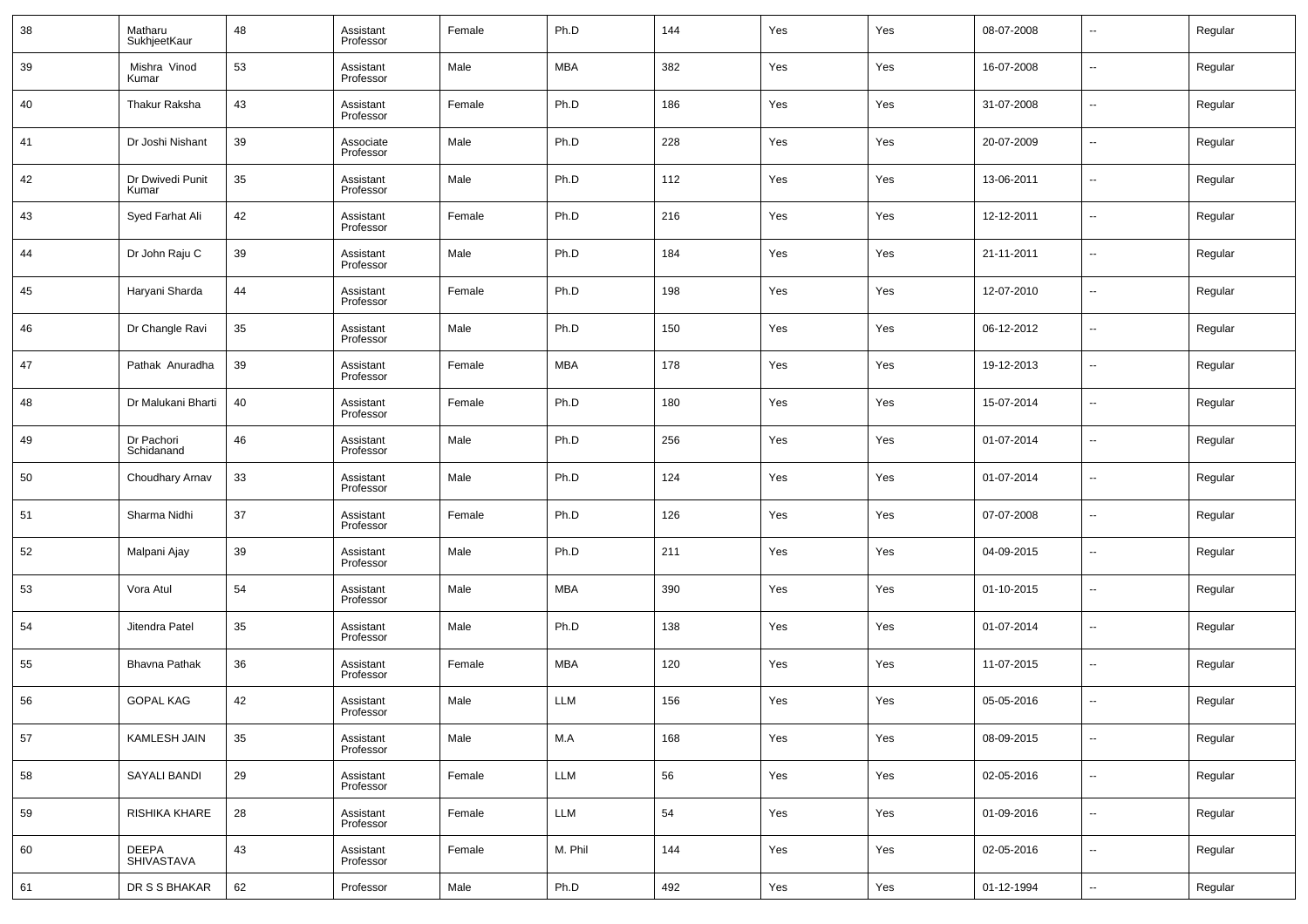| 62 | DR RAJKAMAL                               | 71 | Professor              | Male   | Ph.D                                             | 600 | Yes | Yes | 15-07-2017 | $\overline{\phantom{a}}$ | Regular                |
|----|-------------------------------------------|----|------------------------|--------|--------------------------------------------------|-----|-----|-----|------------|--------------------------|------------------------|
| 63 | DR MAYANK<br>SAXENA                       | 49 | Professor              | Male   | Ph.D                                             | 276 | Yes | Yes | 15-04-2017 | $\overline{\phantom{a}}$ | Regular                |
| 64 | DR PRATEEK<br><b>SHARMA</b>               | 45 | Associate<br>Professor | Male   | Ph.D                                             | 288 | Yes | Yes | 01-02-2017 | $\overline{\phantom{a}}$ | Regular                |
| 65 | DR MURLIDHAR<br>PANGA                     | 42 | Associate<br>Professor | Male   | Ph.D                                             | 246 | Yes | Yes | 01-02-2017 | $\overline{\phantom{a}}$ | Regular                |
| 66 | <b>KHUSHBOO</b><br><b>SAMOTA</b>          | 30 | Assistant<br>Professor | Female | M.Tech                                           | 108 | Yes | Yes | 05-07-2014 | $\overline{\phantom{a}}$ | Regular                |
| 67 | RITUPRIYA<br><b>GURTOO</b>                | 30 | Assistant<br>Professor | Female | LLM                                              | 68  | Yes | Yes | 01-01-2015 | $\overline{\phantom{a}}$ | Regular                |
| 68 | <b>AMBER TIWARI</b>                       | 45 | Assistant<br>Professor | Male   | <b>MBA</b>                                       | 285 | Yes | Yes | 20-04-2017 | $\overline{\phantom{a}}$ | Regular                |
| 69 | SARA IQBAL                                | 29 | Assistant<br>Professor | Female | LLM                                              | 43  | Yes | Yes | 01-07-2017 | $\overline{\phantom{a}}$ | Regular                |
| 70 | <b>SWATI RAI</b>                          | 34 | Assistant<br>Professor | Female | LLM                                              | 108 | Yes | Yes | 07-07-2017 | $\overline{\phantom{a}}$ | Regular                |
| 71 | <b>PURVI KIMTEE</b>                       | 28 | Assistant<br>Professor | Female | LLM                                              | 42  | Yes | Yes | 08-06-2017 | $\overline{\phantom{a}}$ | Regular                |
| 72 | <b>SUNITA ARYA</b>                        | 42 | Assistant<br>Professor | Female | Ph.D                                             | 204 | Yes | Yes | 01-07-2017 | $\overline{\phantom{a}}$ | Regular                |
| 73 | DR DEEPTI<br><b>BAJPAI</b>                | 40 | Assistant<br>Professor | Female | Ph.D                                             | 106 | Yes | Yes | 01-07-2016 | $\overline{\phantom{a}}$ | Regular                |
| 74 | <b>MEENU MATHUR</b>                       | 52 | Assistant<br>Professor | Female | Ph.D                                             | 317 | Yes | Yes | 01-08-2017 | $\overline{\phantom{a}}$ | Regular                |
| 75 | <b>DR</b><br>SOPANMAYEE<br><b>ACHARYA</b> | 45 | Assistant<br>Professor | Female | Ph.D                                             | 216 | Yes | Yes | 14-08-2017 | $\overline{\phantom{a}}$ | Regular                |
| 76 | AKHILESH<br><b>DUBEY</b>                  | 36 | Assistant<br>Professor | Male   | MBA                                              | 192 | Yes | Yes | 16-08-2017 | $\overline{\phantom{a}}$ | Regular                |
| 77 | DR VIDYA<br><b>TELANG</b>                 | 59 | Assistant<br>Professor | Female | Ph.D                                             | 308 | Yes | Yes | 21-08-2017 | $\overline{\phantom{a}}$ | Regular                |
| 78 | DR VARUN<br>SARDA                         | 38 | Assistant<br>Professor | Male   | Ph.D                                             | 174 | Yes | Yes | 01-09-2017 | $\overline{\phantom{a}}$ | Regular                |
| 79 | DR SHAILSHRI<br><b>SHARMA</b>             | 35 | Assistant<br>Professor | Female | Ph.D                                             | 162 | Yes | Yes | 01-09-2017 | $\overline{\phantom{a}}$ | Regular                |
| 80 | <b>VIKAS CHOUHAN</b>                      | 33 | Assistant<br>Professor | Male   | Ph.D                                             | 54  | Yes | Yes | 01-07-2017 | $\overline{\phantom{a}}$ | Regular                |
| 81 | <b>ISHITA DAS</b>                         | 35 | Assistant<br>Professor | Female | MCJ: Masters of<br>Communication &<br>Journalism | 138 | Yes | Yes | 01-09-2017 | $\overline{\phantom{a}}$ | Regular                |
| 82 | DR JIMMY<br><b>KUSHWAH</b>                | 42 | Assistant<br>Professor | Male   | Ph.D                                             | 240 | Yes | Yes | 02-05-2016 | $\overline{\phantom{a}}$ | Regular                |
| 83 | Varun Rijhwani                            | 29 | Assistant<br>Professor | Male   | <b>MBA</b>                                       | 84  | Yes | Yes | 01-08-2017 | ۰.                       | Regular                |
| 84 | <b>COL KIRAN K</b><br><b>THACKER</b>      | 61 | Assistant<br>Professor | Male   | Ph.D                                             | 492 | Yes | Yes | 01-07-2015 | ۰.                       | Adhoc /<br>Contractual |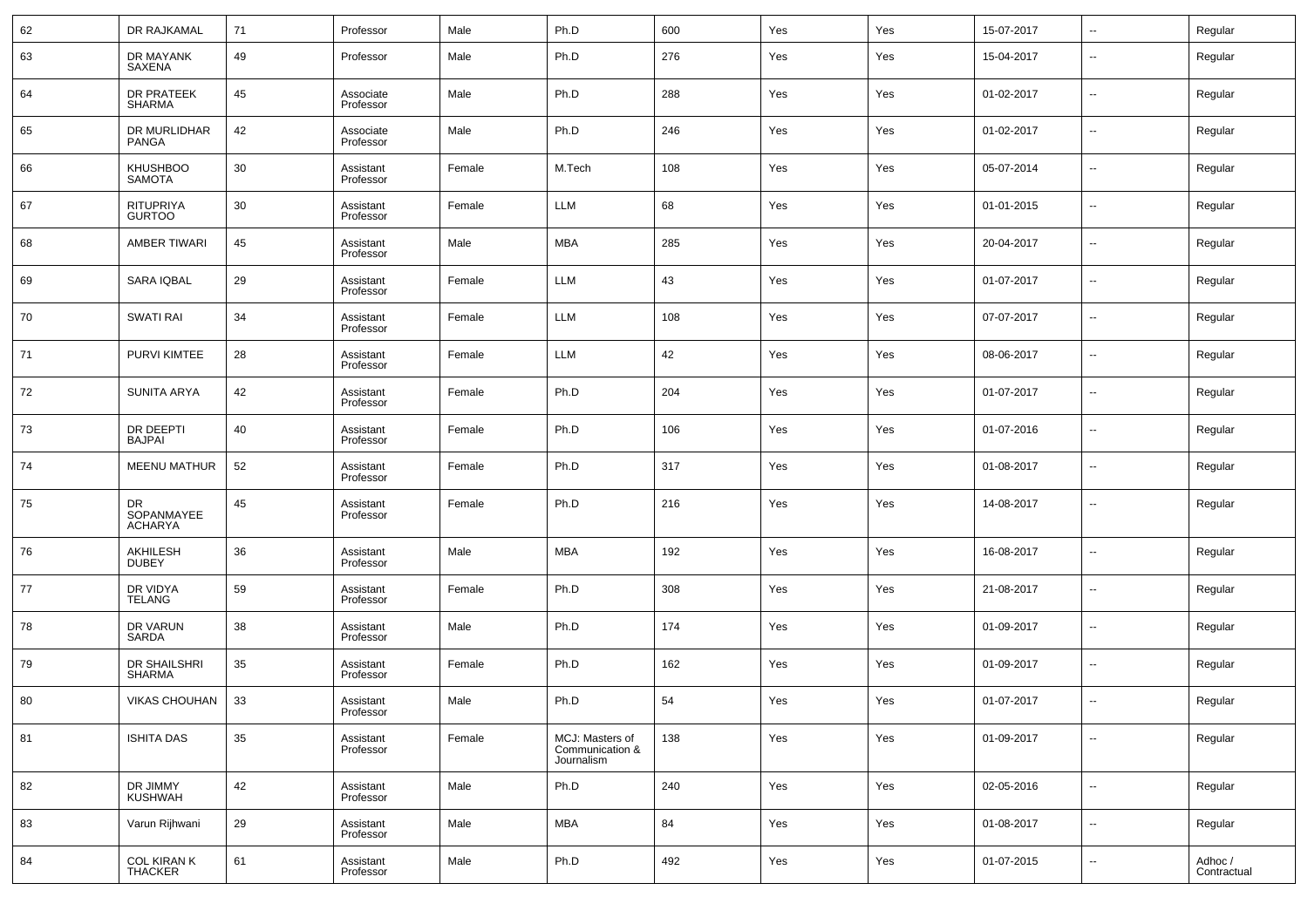| 85  | DR ANKITA P<br><b>DONERIA</b>           | 38 | Assistant<br>Professor | Female | Ph.D                                             | 132    | Yes | Yes | 01-07-2015 | $\overline{\phantom{a}}$ | Adhoc /<br>Contractual |
|-----|-----------------------------------------|----|------------------------|--------|--------------------------------------------------|--------|-----|-----|------------|--------------------------|------------------------|
| 86  | DR RAJENDRA<br>JAIN                     | 70 | Assistant<br>Professor | Female | Ph.D                                             | 468    | Yes | Yes | 01-01-2015 | $\overline{\phantom{a}}$ | Adhoc /<br>Contractual |
| 87  | DR SHARAD<br><b>KHADENWAL</b>           | 59 | Assistant<br>Professor | Male   | Ph.D                                             | 392    | Yes | Yes | 15-01-2015 | $\overline{\phantom{a}}$ | Adhoc /<br>Contractual |
| 88  | <b>DR SHRUTI</b><br><b>AWASTHI</b>      | 38 | Assistant<br>Professor | Female | Ph.D                                             | 168    | Yes | Yes | 01-06-2015 | $\overline{\phantom{a}}$ | Adhoc /<br>Contractual |
| 89  | DR VANDANA<br><b>DUBEY</b>              | 54 | Assistant<br>Professor | Female | Ph.D                                             | 252    | Yes | Yes | 01-10-2014 | $\overline{\phantom{a}}$ | Adhoc /<br>Contractual |
| 90  | <b>MR ANKIT WALIA</b>                   | 32 | Assistant<br>Professor | Male   | MBA                                              | 84     | Yes | Yes | 01-08-2014 | $\overline{\phantom{a}}$ | Adhoc /<br>Contractual |
| 91  | <b>MR ARVIND</b><br><b>MALVIYA</b>      | 43 | Assistant<br>Professor | Male   | MBA                                              | 240    | Yes | Yes | 01-01-2014 | $\overline{\phantom{a}}$ | Adhoc /<br>Contractual |
| 92  | <b>ASHISH</b><br><b>SHRIVASTAVA</b>     | 46 | Assistant<br>Professor | Female | <b>MMS</b>                                       | 264    | Yes | Yes | 05-08-2017 | $\overline{\phantom{a}}$ | Adhoc /<br>Contractual |
| 93  | <b>HARPREET</b><br><b>SINGH KHURANA</b> | 45 | Assistant<br>Professor | Male   | MBA                                              | 192    | Yes | Yes | 05-08-2011 | $\overline{\phantom{a}}$ | Adhoc /<br>Contractual |
| 94  | <b>KAPIL SURI</b>                       | 44 | Assistant<br>Professor | Male   | MBA                                              | 272    | Yes | Yes | 01-01-2007 | $\overline{\phantom{a}}$ | Adhoc /<br>Contractual |
| 95  | S D JOSHI                               | 72 | Assistant<br>Professor | Male   | <b>MSW</b>                                       | 492    | Yes | Yes | 01-06-2013 | $\overline{\phantom{a}}$ | Adhoc /<br>Contractual |
| 96  | Siddharth Bajpai                        | 53 | Assistant<br>Professor | Male   | MBA                                              | 384    | Yes | Yes | 01-06-2016 | $\overline{\phantom{a}}$ | Adhoc /<br>Contractual |
| 97  | SONAL GUPTA                             | 45 | Assistant<br>Professor | Male   | LLM                                              | 264    | Yes | Yes | 01-08-2015 | $\overline{\phantom{a}}$ | Adhoc /<br>Contractual |
| 98  | Sudhir krishan<br>Sood                  | 53 | Assistant<br>Professor | Male   | MBA                                              | 252    | Yes | Yes | 01-02-2017 | $\overline{\phantom{a}}$ | Adhoc /<br>Contractual |
| 99  | Vaibhav Joshi                           | 40 | Assistant<br>Professor | Male   | Ph.D                                             | 108    | Yes | Yes | 01-02-2013 | $\overline{\phantom{a}}$ | Adhoc /<br>Contractual |
| 100 | <b>VIPIN SHARMA</b>                     | 37 | Assistant<br>Professor | Male   | <b>MCA</b>                                       | 120    | Yes | Yes | 01-07-2014 | $\overline{\phantom{a}}$ | Adhoc /<br>Contractual |
| 101 | <b>ZUBER KHAN</b>                       | 38 | Assistant<br>Professor | Male   | MCJ: Masters of<br>Communication &<br>Journalism | 198    | Yes | Yes | 01-07-2016 | $\overline{\phantom{a}}$ | Regular                |
| 102 | <b>ISHA HADKE</b>                       | 30 | Assistant<br>Professor | Female | M.E.                                             | 24     | Yes | Yes | 03-07-2017 | --                       | Adhoc /<br>Contractual |
| 103 | <b>MANSI JAIN</b>                       | 29 | Assistant<br>Professor | Female | $\mathsf{MMC}$                                   | 65     | Yes | Yes | 10-07-2018 |                          | Regular                |
| 104 | RUPA GURTOO                             | 56 | Assistant<br>Professor | Female | Ph.D                                             | 36     | Yes | Yes | 01-01-2016 | $\overline{\phantom{a}}$ | Adhoc /<br>Contractual |
| 105 | Sakshi Talwar                           | 44 | Assistant<br>Professor | Female | MBA                                              | 180    | Yes | Yes | 01-06-2016 | $\overline{\phantom{a}}$ | Adhoc /<br>Contractual |
| 106 | Harsha Jariwala                         | 36 | Associate<br>Professor | Female | Ph.D                                             | 173    | Yes | Yes | 10-07-2018 | $\overline{\phantom{a}}$ | Regular                |
| 107 | JALAJ<br>SARMANDAL                      | 29 | Assistant<br>Professor | Male   | LLM                                              | $30\,$ | Yes | Yes | 04-01-2018 | $\overline{\phantom{a}}$ | Regular                |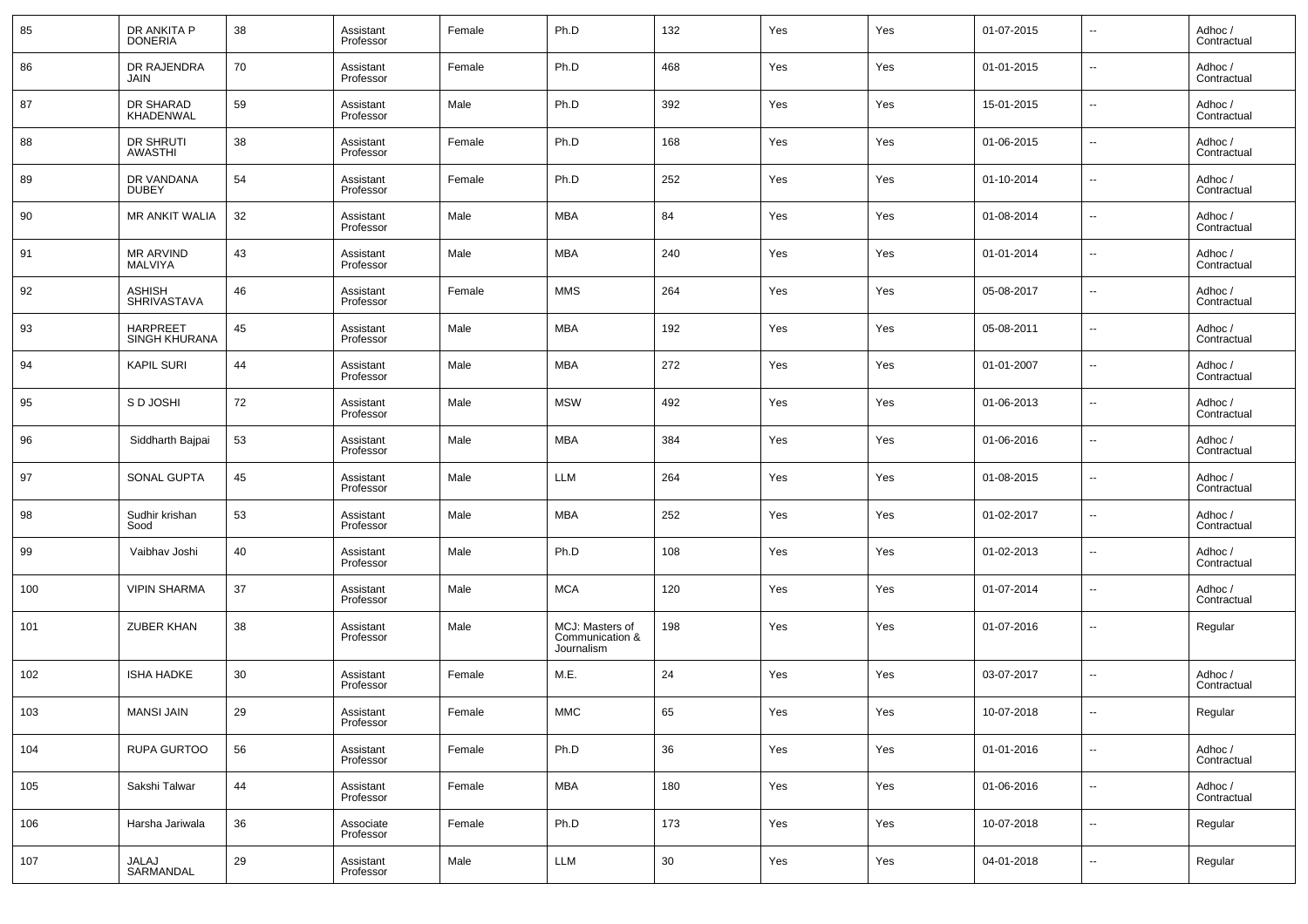| 108 | Gunjan Anand                    | 40 | Assistant<br>Professor | Female | Ph.D         | 171 | Yes | Yes | 04-06-2018 | $\overline{\phantom{a}}$ | Regular                |
|-----|---------------------------------|----|------------------------|--------|--------------|-----|-----|-----|------------|--------------------------|------------------------|
| 109 | Jyoti Bajpai                    | 47 | Associate<br>Professor | Female | Ph.D         | 233 | Yes | Yes | 14-07-2018 | $\overline{\phantom{a}}$ | Regular                |
| 110 | Rashmi Gharia                   | 34 | Assistant<br>Professor | Female | Ph.D         | 136 | Yes | Yes | 01-06-2018 | $\overline{\phantom{a}}$ | Regular                |
| 111 | <b>ASHISH</b><br><b>MAHAJAN</b> | 42 | Assistant<br>Professor | Male   | MBA          | 180 | Yes | Yes | 01-06-2018 | $\overline{\phantom{a}}$ | Regular                |
| 112 | <b>RAJNEESH</b><br><b>DUBEY</b> | 25 | Assistant<br>Professor | Male   | <b>LLM</b>   | 41  | Yes | Yes | 20-06-2018 | $\overline{\phantom{a}}$ | Regular                |
| 113 | ATUL<br><b>CHANODKAR</b>        | 31 | Assistant<br>Professor | Male   | MBA          | 87  | Yes | Yes | 25-06-2018 | $\overline{\phantom{a}}$ | Regular                |
| 114 | SURBHI ASWALE                   | 27 | Assistant<br>Professor | Female | <b>LLM</b>   | 29  | Yes | Yes | 25-06-2018 | $\overline{\phantom{a}}$ | Regular                |
| 115 | Pallavi Kapooria                | 41 | Assistant<br>Professor | Female | Ph.D         | 204 | Yes | Yes | 02-07-2018 | $\overline{\phantom{a}}$ | Regular                |
| 116 | <b>RADHIKA</b><br><b>SAHANI</b> | 33 | Assistant<br>Professor | Female | MBA          | 96  | Yes | Yes | 02-07-2018 | $\overline{\phantom{a}}$ | Regular                |
| 117 | SIDDHARTH JAIN                  | 31 | Assistant<br>Professor | Male   | MBA          | 120 | Yes | Yes | 02-07-2018 | $\overline{\phantom{a}}$ | Regular                |
| 118 | PALLAVI<br><b>AGRAWAL</b>       | 39 | Assistant<br>Professor | Female | Ph.D         | 190 | Yes | Yes | 04-07-2018 | $\overline{\phantom{a}}$ | Regular                |
| 119 | REKHA NARANG                    | 41 | Assistant<br>Professor | Female | Ph.D         | 196 | Yes | Yes | 06-07-2018 | $\overline{\phantom{a}}$ | Regular                |
| 120 | <b>GEETA JAIN</b>               | 39 | Assistant<br>Professor | Female | MBA          | 180 | Yes | Yes | 09-07-2018 | $\overline{\phantom{a}}$ | Regular                |
| 121 | <b>MEETA BAID</b>               | 43 | Assistant<br>Professor | Male   | Ph.D         | 204 | Yes | Yes | 13-07-2018 | $\overline{\phantom{a}}$ | Regular                |
| 122 | <b>SOMEN MITRA</b>              | 46 | Assistant<br>Professor | Male   | <b>PGDBM</b> | 253 | Yes | Yes | 06-08-2018 | $\overline{\phantom{a}}$ | Regular                |
| 123 | DIVYA TIWARI                    | 27 | Assistant<br>Professor | Female | M.COM        | 62  | Yes | Yes | 14-06-2018 | $\overline{\phantom{a}}$ | Regular                |
| 124 | <b>NAKUL</b><br>CHAUHAN         | 29 | Assistant<br>Professor | Male   | <b>PGDM</b>  | 78  | Yes | Yes | 25-08-2018 | $\overline{\phantom{a}}$ | Regular                |
| 125 | <b>AVNI GILDA</b>               | 28 | Assistant<br>Professor | Female | MBA          | 60  | Yes | Yes | 18-06-2018 | $\overline{\phantom{a}}$ | Regular                |
| 126 | Dushayant Kaul                  | 28 | Assistant<br>Professor | Male   | <b>LLM</b>   | 48  | Yes | Yes | 15-06-2018 | $\overline{\phantom{a}}$ | Regular                |
| 127 | Vijay Shekhar                   | 30 | Assistant<br>Professor | Male   | <b>LLM</b>   | 108 | Yes | Yes | 16-07-2018 | ۰.                       | Regular                |
| 128 | Bhupendra Verma                 | 40 | Associate<br>Professor | Male   | Ph.D         | 216 | Yes | Yes | 07-05-2018 | $\overline{\phantom{a}}$ | Regular                |
| 129 | Aman Mehta                      | 28 | Assistant<br>Professor | Male   | ${\sf CA}$   | 84  | Yes | Yes | 01-08-2015 | $\overline{\phantom{a}}$ | Adhoc /<br>Contractual |
| 130 | Pratima Jain                    | 41 | Assistant<br>Professor | Female | Ph.D         | 222 | Yes | Yes | 25-06-2018 | $\overline{\phantom{a}}$ | Adhoc /<br>Contractual |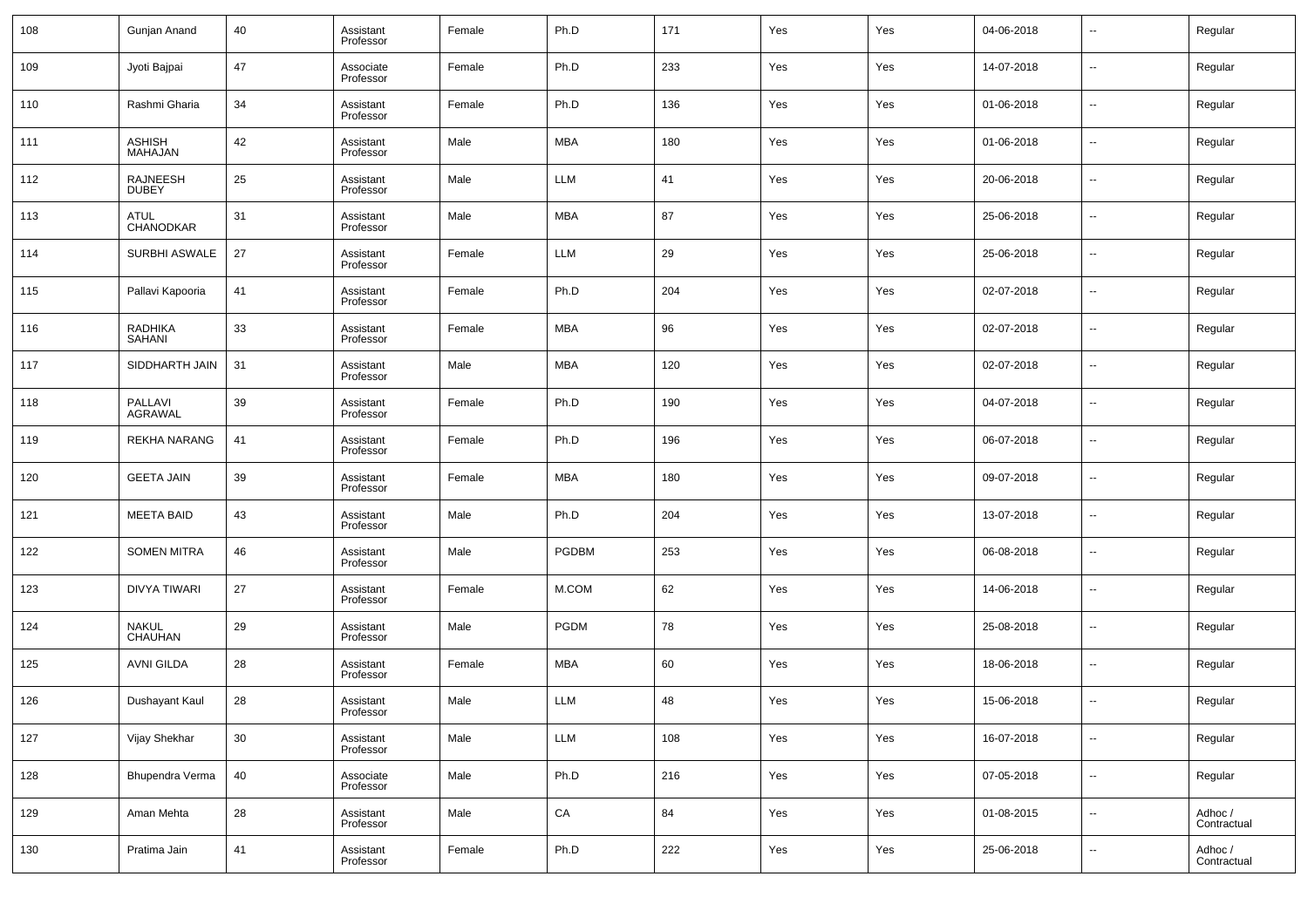| 131 | Hemant Sharma                | 48 | Assistant<br>Professor | Male   | Ph.D       | 288 | Yes | Yes | 25-06-2018 | ۰.                       | Adhoc /<br>Contractual |
|-----|------------------------------|----|------------------------|--------|------------|-----|-----|-----|------------|--------------------------|------------------------|
| 132 | Nitin Verma                  | 42 | Assistant<br>Professor | Male   | <b>MBA</b> | 84  | Yes | Yes | 25-06-2018 | $\sim$                   | Adhoc /<br>Contractual |
| 133 | Rahul Soni                   | 33 | Assistant<br>Professor | Male   | <b>MBA</b> | 72  | Yes | Yes | 25-06-2018 | $\sim$                   | Adhoc /<br>Contractual |
| 134 | Yogendra Mehta               | 48 | Assistant<br>Professor | Male   | <b>MBA</b> | 288 | Yes | Yes | 25-06-2018 | $\sim$                   | Adhoc /<br>Contractual |
| 135 | Bharti Meghani               | 35 | Assistant<br>Professor | Male   | Ph.D       | 144 | Yes | Yes | 25-06-2018 | $\sim$                   | Adhoc /<br>Contractual |
| 136 | Deepa Dawar                  | 37 | Assistant<br>Professor | Female | <b>MBA</b> | 132 | Yes | Yes | 25-06-2018 | $\sim$                   | Adhoc /<br>Contractual |
| 137 | Dhara Jain                   | 32 | Associate<br>Professor | Female | <b>MBA</b> | 96  | Yes | Yes | 25-06-2018 | $\sim$                   | Adhoc /<br>Contractual |
| 138 | Apoorva Agrawal              | 33 | Assistant<br>Professor | Female | Ph.D       | 120 | Yes | Yes | 25-06-2018 | $\sim$                   | Adhoc /<br>Contractual |
| 139 | Radhika Krishna              | 45 | Assistant<br>Professor | Female | M. Phil    | 120 | Yes | Yes | 25-06-2018 | $\sim$                   | Adhoc /<br>Contractual |
| 140 | Shakuntala Jain              | 30 | Assistant<br>Professor | Female | <b>MBA</b> | 57  | Yes | Yes | 25-06-2018 | $\sim$                   | Adhoc /<br>Contractual |
| 141 | CA Aruna Baheti              | 41 | Assistant<br>Professor | Male   | ${\sf CA}$ | 132 | Yes | Yes | 25-06-2018 | $\sim$                   | Adhoc /<br>Contractual |
| 142 | Avni Trivedi                 | 34 | Assistant<br>Professor | Female | <b>MCA</b> | 120 | Yes | Yes | 25-06-2018 | ۰.                       | Adhoc /<br>Contractual |
| 143 | Shweta Kalani                | 29 | Assistant<br>Professor | Female | <b>MBA</b> | 72  | Yes | Yes | 25-06-2018 | $\sim$                   | Adhoc /<br>Contractual |
| 144 | Dr Bandana<br>Khattry Burman | 52 | Assistant<br>Professor | Female | Ph.D       | 132 | Yes | Yes | 25-06-2018 | $\overline{\phantom{a}}$ | Adhoc /<br>Contractual |
| 145 | Dr Pratyush trivedi          | 38 | Assistant<br>Professor | Male   | Ph.D       | 156 | Yes | Yes | 25-06-2018 | $\sim$                   | Adhoc /<br>Contractual |
| 146 | Aditi Sojatia                | 36 | Assistant<br>Professor | Female | <b>MBA</b> | 84  | Yes | Yes | 25-06-2018 | $\overline{\phantom{a}}$ | Adhoc /<br>Contractual |
| 147 | Simrat Tuteja                | 40 | Assistant<br>Professor | Female | M.C.M.     | 180 | Yes | Yes | 25-06-2018 | $\ddotsc$                | Adhoc /<br>Contractual |
| 148 | Dr Ankit Laddha              | 36 | Assistant<br>Professor | Male   | Ph.D       | 132 | Yes | Yes | 25-06-2018 | $\sim$                   | Adhoc /<br>Contractual |
| 149 | Bala Thaigarajan             | 49 | Assistant<br>Professor | Female | M.A        | 108 | Yes | Yes | 25-06-2018 | $\overline{\phantom{a}}$ | Adhoc /<br>Contractual |
| 150 | Sonia Kedia                  | 37 | Assistant<br>Professor | Female | <b>MBA</b> | 96  | Yes | Yes | 25-06-2018 | $\sim$                   | Adhoc /<br>Contractual |
| 151 | CA Poonam Patni              | 32 | Assistant<br>Professor | Female | ${\sf CA}$ | 78  | Yes | Yes | 25-06-2018 | $\sim$                   | Adhoc /<br>Contractual |
| 152 | Ranjit Kumar<br>Nahak        | 31 | Assistant<br>Professor | Male   | M.E.       | 120 | Yes | Yes | 17-12-2018 | $\sim$                   | Regular                |
| 153 | Shaan Malhotra               | 32 | Assistant<br>Professor | Female | MBA        | 108 | Yes | Yes | 21-01-2019 | $\overline{\phantom{a}}$ | Regular                |